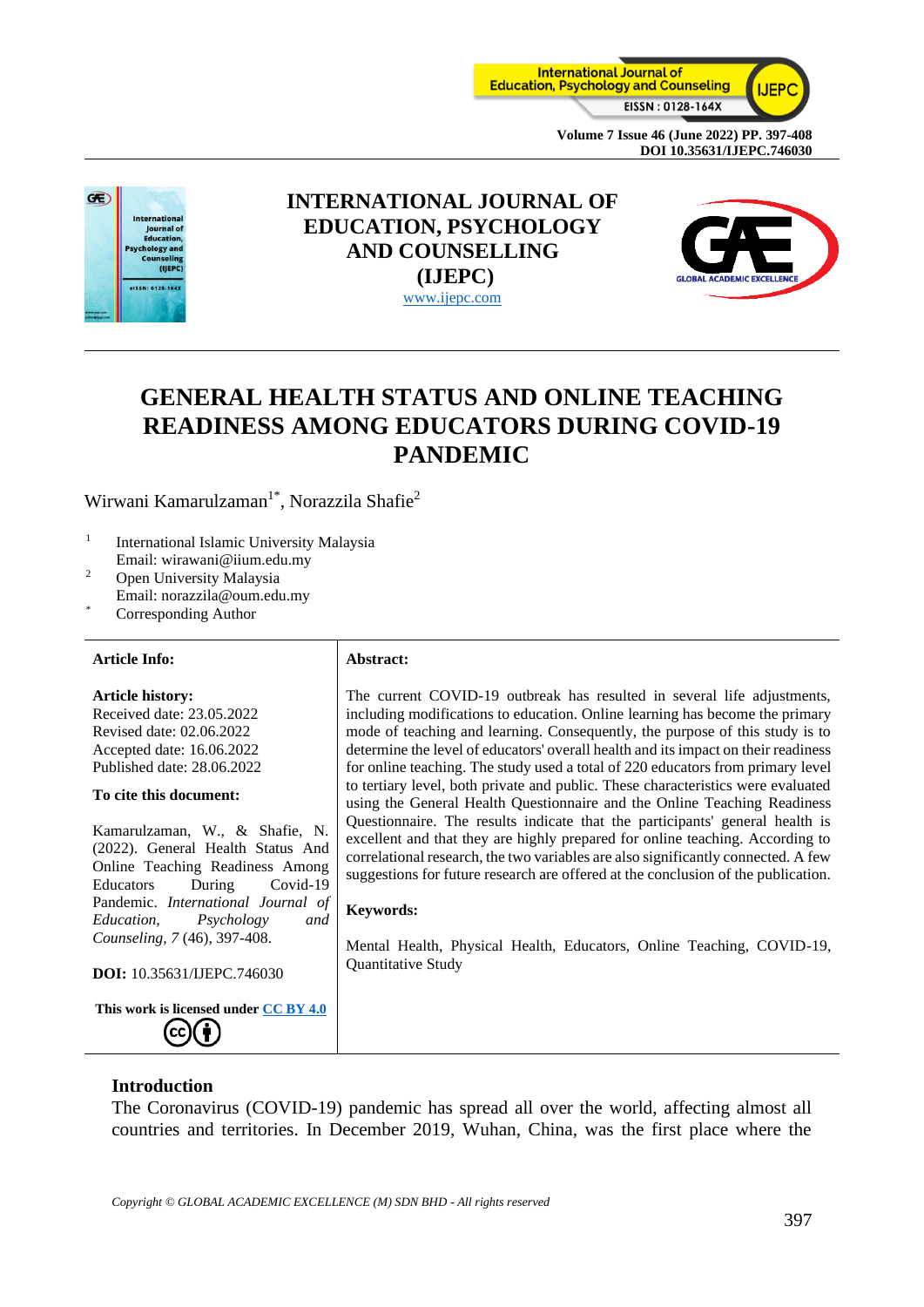

outbreak was found. The countries around the world told people to be careful. The public care strategies have included handwashing, wearing face masks, physical separation, and not meeting in groups or assemblies. Lockdown and stay-at-home strategies have been put in place to help flatten the curve and stop the spread of the disease (Simon & Sievertsen, 2020).

Most schools, training institutes, and higher education facilities have been closed in most countries because of the COVID-19 pandemic. There has been a big change in how teachers are able to provide high-quality education through different online platforms. It's been a success with online, distance, and continuing education, even though there are challenges for both teachers and students. This global pandemic has never been seen before. There are few or no other options for people who want to change from face-to-face learning to online learning. This can be a big change for both the people who are learning and the people who teach them. "Education in Emergency" has been adopted by the education system and the teachers through several online platforms. They are forced to use a system they aren't ready for. During this pandemic, e-learning tools have been very important. They have helped schools and universities keep students learning during the closure of universities and schools (Subedi et al., 2020). Adapting to new changes requires assessing staff and student readiness. Learners with a fixed mindset struggle to adapt, whereas learners with a development mindset readily adapt. Online learning has no one-size-fits-all pedagogy. Subjects have various needs. Online learning methodologies vary by subject and age group (Doucet et al., 2020). Since there is a lack of study that investigate teachers' readiness to educators during COVID-19, this study will explore such area in relation to educators' general health status. Specifically, the study aims to answer the following research questions

- 1. What is the level of general health status among educators?
- 2. What is the level of teaching readiness among educators during the pandemic?
- 3. Is there any significant relationship between educators' general health status and their teaching readiness?

#### **Literature Review**

The COVID-19 outbreak caused various levels of disruptions in education globally. The purpose of these school closures is to try to prevent further transmission of COVID-19 through self-isolation, shielding and social distancing. Doucet et al. (2020) suggested that planning for education in this pandemic requires three approaches. During the school closure, the first is a stop-gap approach to ensuring Maslow before Bloom, safety, and survival before formal education. The second strategy includes long-term solutions that address educational inequities that are revealed when schools are not physically accessible. Finally, pedagogical innovation will propel all schools toward blended learning to provide inclusive and equitable education to all students.

For teachers, the shift to online education has meant rethinking lesson plans to fit a very different format. Teachers were expected to redo all of the curricula so that they could teach it online because a lot of it relied on teachers being present and guiding students through certain things (Gorey, 2021). Educators all over the world have found themselves managing virtual classrooms, communicating with students via social media platforms, and learning by doing as they provide education from a distance to over 1.5 billion students affected by school and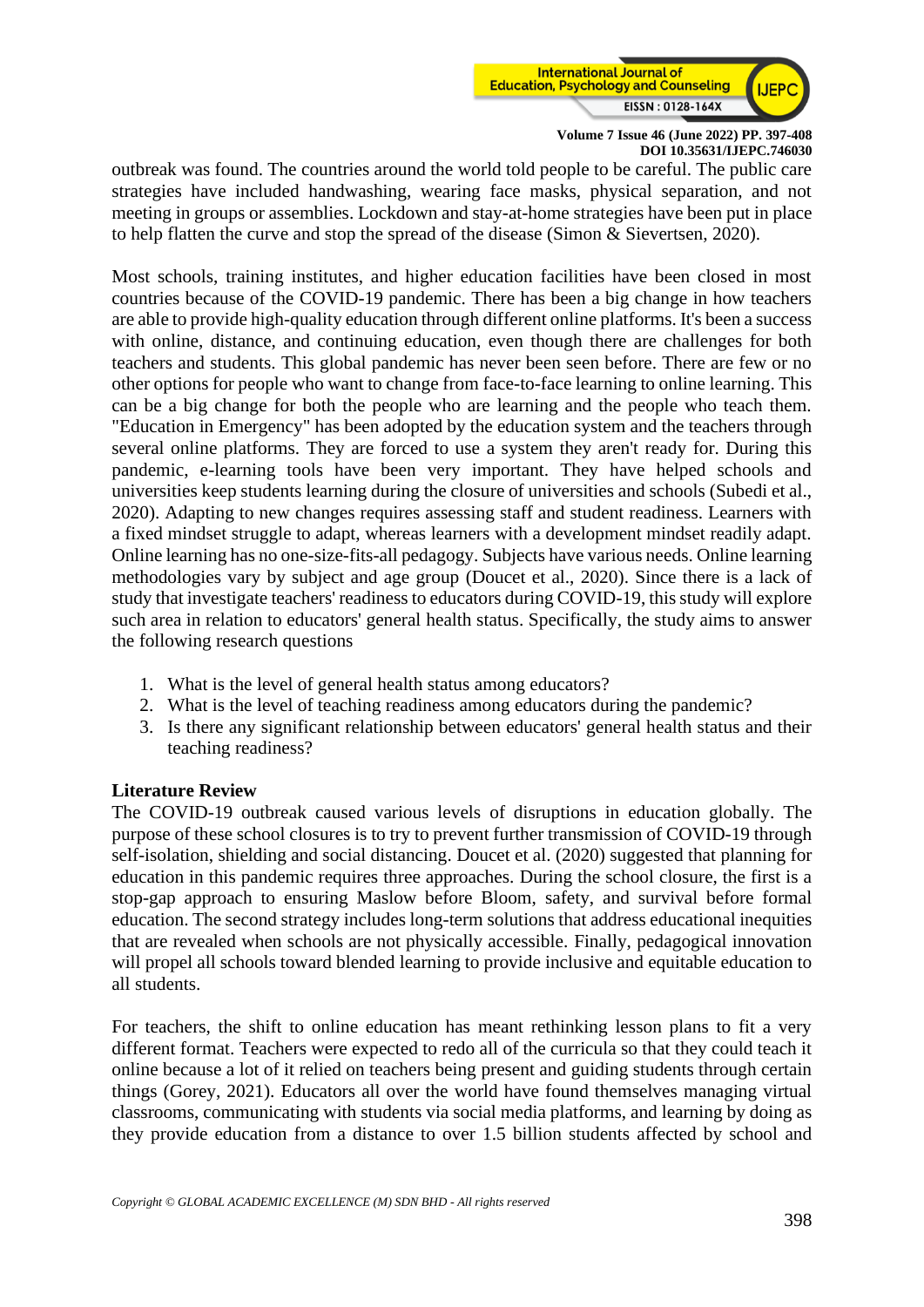

colleges closures. One of the biggest challenges faced was to keep students on board and there were risks of losing students who are disadvantaged where their home situations do not allow them to participate in lessons (UNESCO, 2020). It has been difficult to convert teaching materials into digital format on short notice because only a few educators have strong digital and ICT skills. Many countries in Southwest Asia and Sub-Saharan Africa have only about 20% or fewer of their households connected to the internet, let alone personal computers (UNESCO, 2020).

However, educators' wellbeing is the key. It is natural for people, including educators, to feel more stressed and anxious in such unprecedented and uncertain times, specifically during the pandemic. Educators require socio-emotional support to deal with the additional pressures placed on them to deliver learning during a crisis, as well as to support their students' emotional needs. Teachers were found to be stressed at medium to high levels. More than half of them spent more than four hours per day on remote teaching, with secondary grammar schoolteachers experiencing significantly more stress and working significantly more hours per day than special education teachers (Klapproth et al., 2020). A study done by Ozamiz-Etxebarria et al. (2020) revealed that a high percentage of teachers showed anxiety, depression, and stress symptoms. When compared with other variables, studies found that female teachers, teachers who are 47 years old and above, and who are teaching at the primary level have greater anxiety, stress, and depression symptoms than their counterparts (Ozamiz-Etxebarria et al., 2020). However, Magzumova et al. (2020) found that age and gender did not significantly differ in the level of stress. A more recent study on the level of teaching suggested that secondary school teachers were more stressed as compared to primary school teachers (Kamarulzaman & Kamarul Zaman, 2022) which are contradicted the study presented earlier. Furthermore, Kamarulzaman and Kamarul Zaman (2022) also found that teaching staff who are teaching in private institutions with less than 5 years of teaching experience felt more unstable in general health status during the COVID-19. Teachers were also found to have a high level of distress due to the high level of workload during the pandemic (Aperribai et al., 2020).

Educators' readiness to teach during the pandemic is also explored in the study. Studies found that teachers represent confidence in teaching online and have high readiness in emergency remote teaching (Alqabbani et al., 2021; Suryanti et al., 2021). Iskrov et al. (2021) discovered that, despite an increase in e-learning use following COVID-19, many obstacles arose during the adaptation process, including lectures and training sessions that were not conducted according to the curriculum, changes in both students' and instructors' academic behaviour and attitude, and low levels of engagement, satisfaction, and motivation in class. Teachers were found to have technical competencies but insufficient skills in course design, communication, and time management (Paliwal & Singh, 2021). Nonetheless, Perifanou et al. (2021) suggested that teachers were able to use digital tools to communicate and interact with students but not in terms of giving feedback to formative assessment. Studies also reported that the participants struggled with designing assessments, especially summative assessments using digital tools (Cutri et al., 2020; Perifanou et al., 2021; Rapanta et al., 2020). Moreover, teaching readiness between genders and cultural orientation revealed that female educators and those who are from countries with a tendency toward uncertainty avoidance and long-term orientation are more likely to be ready as compared to their counterparts (Scherer et al., 2021). Also, although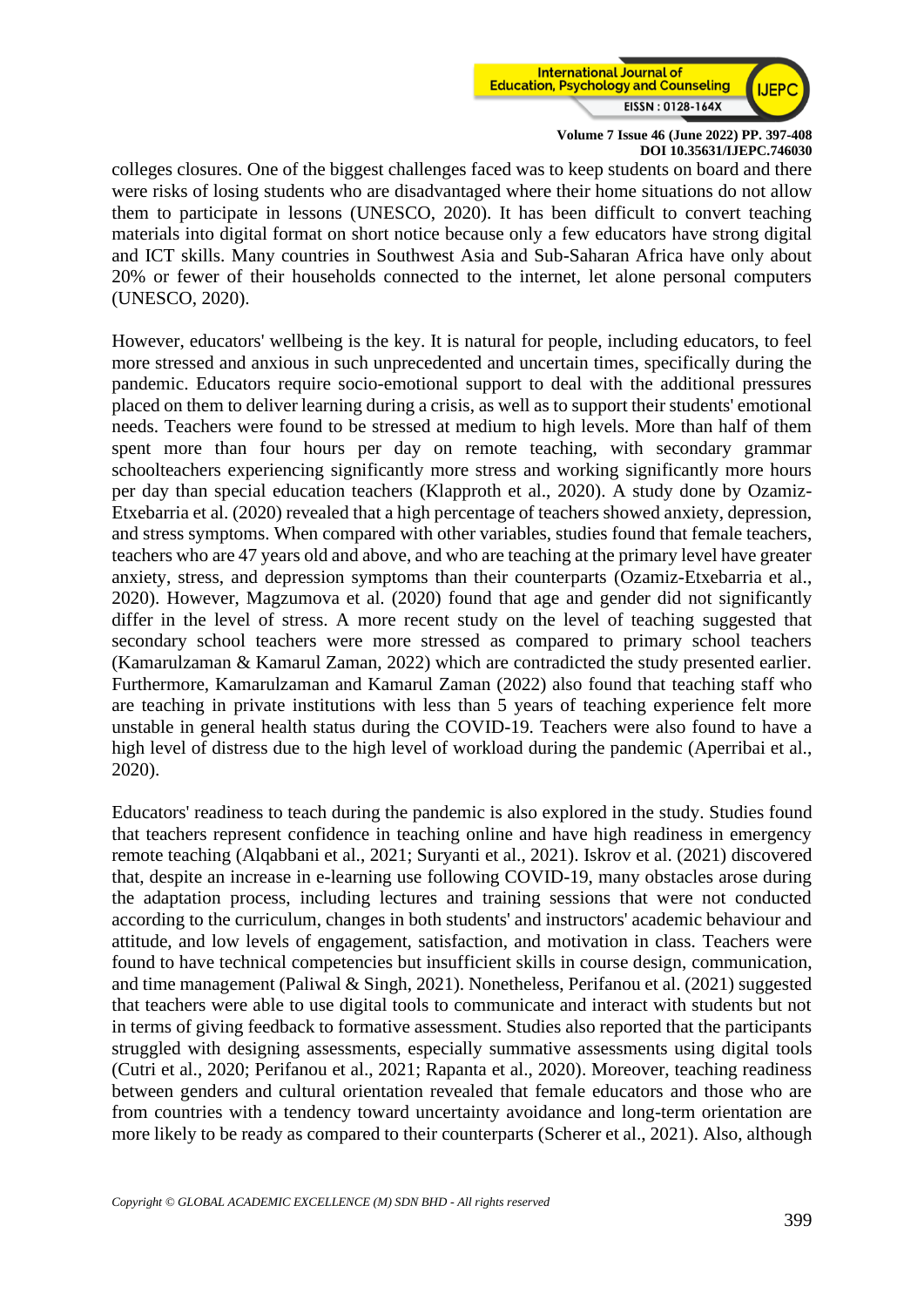

anxiety level was found to be moderately correlated with readiness for emergency remote teaching among educators (Alqabbani et al., 2021), there is a scarcity of studies that explored more the relationship between general health status among educators and their readiness in teaching during the pandemic. Hence, the study will contribute to the body of knowledge in the area.

#### **Method**

The study's main goal is to determine the relationships between educators' health status and their online teaching readiness. Educators' level of health status as well as their online teaching readiness were also examined. The quantitative design was used to achieve the objectives.

#### *Instrument*

The study employed questionnaire with three parts; the first part asked the demographic information of the participants – gender, work sector, duration of service and teaching level, the second part consists of the General Health Questionnaire with 28 items, and the third part are the questionnaire that measures the Online Teaching Readiness Questionnaire (OTRQ).

The General Health Questionnaire – 28 (GHQ-28) is a self-report screening tool used to identify potential psychological disorders. The GHQ-28 identifies two major concerns: (1) the inability to perform normal functions; and (2) the appearance of new and distressing phenomena (Goldberg & Hillier, 1979 as cited in McDermott et al., 2015). Test-retest reliability has been reported to be high (0.78 to 0.9), and both interrater and intrarater reliability have been demonstrated to be excellent (Cronbach's alpha 0.9–0.95) and it also has high internal consistency (Failde and Ramos 2000, as cited in Sterling, 2011). The GHQ-28 has a strong correlation with the Hospital Depression and Anxiety Scale (HADS) (Sakakibara et al., 2009) and other depression measures (Robinson & Price 1982; as cited in Sterling, 2011).

The GHQ-28 measured the general health status with 4-Likert scale: *Not at all; Not more than usual; A little more than usual*; and *More than usual*. For the reverse items were rated with *More than usual; As usual; Less than usual* and *Much less than usual.* Table 1 shows the sample items of GHQ-28.

| Table 1: Sample Item of GHQ-28 |                                                             |  |
|--------------------------------|-------------------------------------------------------------|--|
|                                | Had difficulty in staying asleep once you are off?          |  |
|                                | Felt constantly under strain?                               |  |
|                                | Been getting edgy and bad-tempered?                         |  |
|                                | Been getting scared or panicky for no good reason?          |  |
|                                | Found everything getting on top of you?                     |  |
|                                |                                                             |  |
|                                | Have you been feeling perfectly well and in good health? *  |  |
|                                | Been managing to keep yourself busy and occupied? *         |  |
|                                | Felt on the whole you were doing things well? *             |  |
|                                | Been satisfied with the way you've carried out your task? * |  |
|                                | Been able to enjoy your normal day-to-day activities? *     |  |
|                                |                                                             |  |

<sup>\*</sup> Reverse items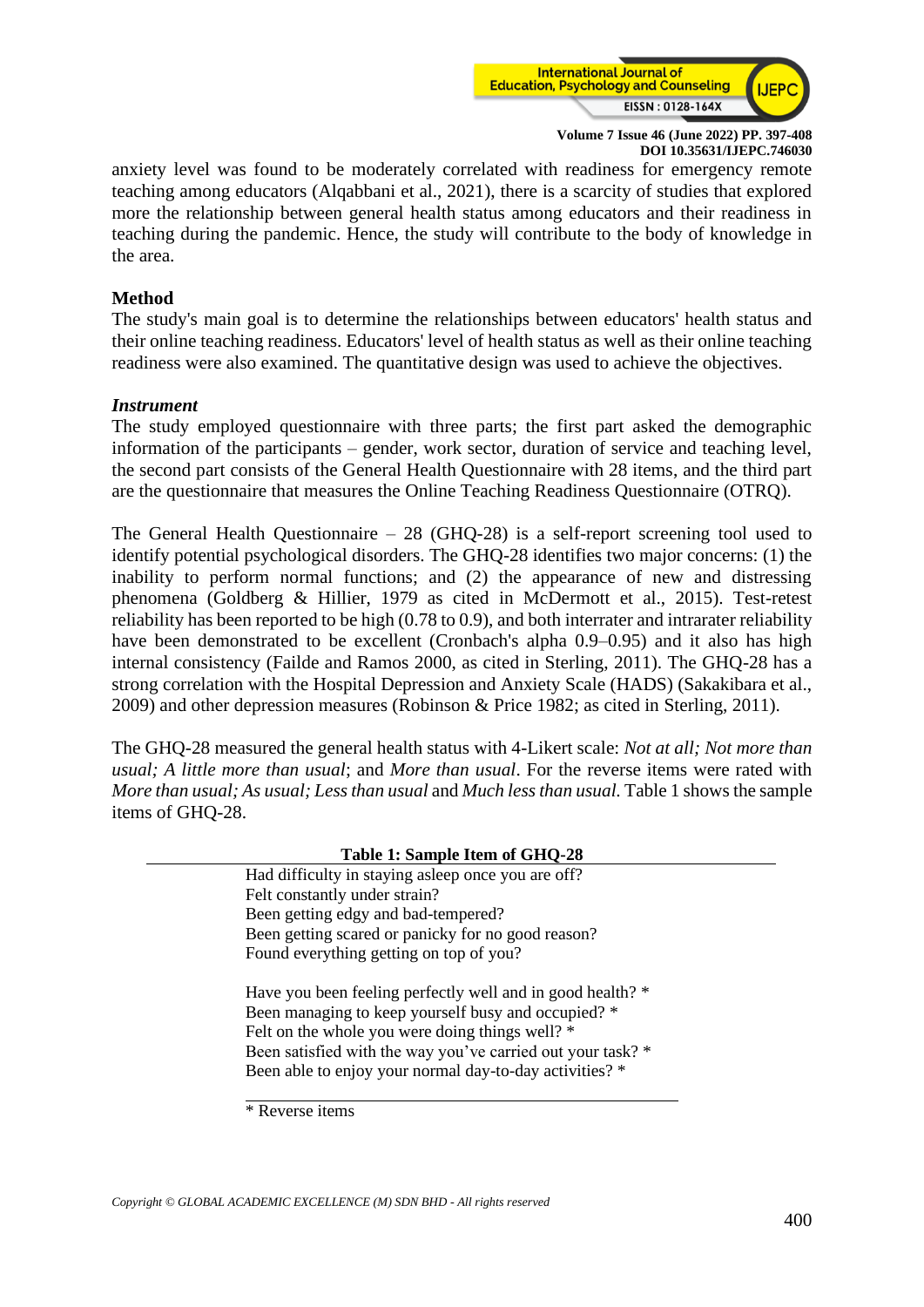

The Online Teaching Readiness Questionnaire (OTRQ) is an instrument developed by Hosny et al. (2021) which consists of 30 items with a 5-Likert Scale of *Strongly Agree, Agree, Uncertain, Disagree* and *Strongly Disagree*. The reliability has been reported to be high which ranging from 0.70 to 0.95 which is an acceptable reliability score (Tavakol & Dennick, 2011). The questionnaire consists of five constructs namely Online Teaching and Course Design Skills; Digital Communication; Basic Computer Skills; Advanced Computer Skills; and Using Learning Management Systems. However, for this study, the questionnaire was revised and the items that assess Advanced Computer Skills were not included. Thus, the reliability score for the questionnaire is 0.945.

#### **Table 2: Sample Items for OTRQ**

I can use office applications, such as Open Office, Microsoft Word, and Microsoft PowerPoint. I can perform file management on my computers, such as copying, moving, renaming and deleting files or folders. I can send and receive emails and open and send email attachments.

The demographic information is the independent variable whereas the scores of GHQ-28 and OTRQ are the dependent variables.

#### *Sample and Population*

The study involved male and female teachers from primary and secondary schools, along with lecturers from colleges and public and private universities in the Klang Valley. Snowball sampling method was used in the study and 220 educators were employed.

#### *Procedures*

The Survey Sparrow form was used as the online platform for the questionnaire. The questionnaire was also translated to the Malay language to ease the understanding of the participants.

The Snowball sampling method was used where the questionnaire was distributed via WhatsApp groups and shared on the Teacher's Facebook pages. 220 respondents were gathered after two months the questionnaire was distributed. Participants' consent was gathered when they agreed to answer the questionnaire.

#### *Data Analysis*

The data were analysed using the Statistical Package for Social Sciences (SPSS) software. The study hypothesised that 1) the level of general health status among educators is at a high level 2) the level of online teaching readiness is at a high level, and 3) there is a significant relationship between educators' health status and their online teaching readiness. Descriptive statistics were used to test the first and the second hypotheses while correlation analysis was utilised to test the third hypothesis.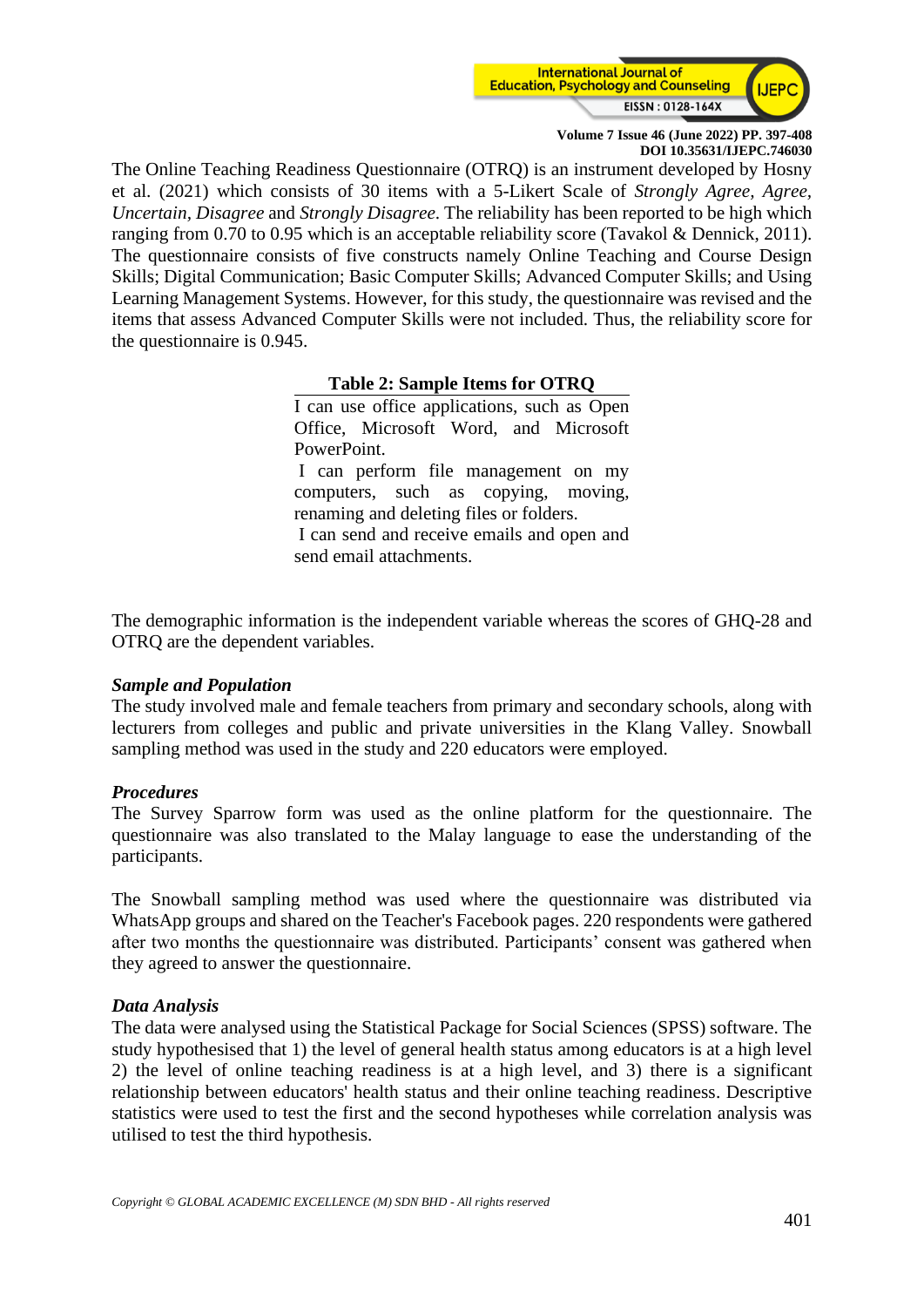

#### **Results**

The study aims to determine 1) the level of general health status among educators; 2) their level of online teaching readiness, and 3) the relationship between educators' general health status and their online teaching readiness.

#### *Demographic Information*

The demographic data was collected in the first part of the questionnaire as shown in Table 3. Male participants were only 12.7% while the rest were female participants (87.3%). Educators from the secondary level were the least in number, followed by the primary and tertiary levels at 9.1%, 21.8% and 69.1%. Most of the participants work in the private sector (61.4%) than in the public sector (38.6%).

| <b>Table 3: Demographic Information</b> |                        |      |  |
|-----------------------------------------|------------------------|------|--|
| <b>Item</b>                             | <b>Frequen Percent</b> |      |  |
|                                         | cy                     |      |  |
| Gender                                  |                        |      |  |
| Male                                    | 28                     | 12.7 |  |
| Female                                  | 192                    | 87.3 |  |
| Teaching                                |                        |      |  |
| level                                   | 48                     | 21.8 |  |
| Primary                                 | 20                     | 9.1  |  |
| Secondary                               | 152                    | 69.1 |  |
| Tertiary                                |                        |      |  |
| Sector                                  |                        |      |  |
| Public                                  | 85                     | 38.6 |  |
| Private                                 | 135                    | 61.4 |  |

#### *Level of General Health Status among Educators*

The first objective is to examine the level of general health status among participants. Descriptive analysis was used to analyse the levels of general health status among educators as shown in Table 4. The item "*Been able to enjoy your normal day-to-day activities?"* scored the highest mean (M=2.62), indicating that the participants were found to rate more on the "*less than usual*" scale on this item. The item which scored the least mean (M=1.24) was *"Found that the idea of taking your own life kept coming into your mind?*" That indicated the participants were not at all thinking to commit suicide.

The total mean of 2.053 indicated that the participants have a high level of general health status that and they were not feeling ill physically and psychologically.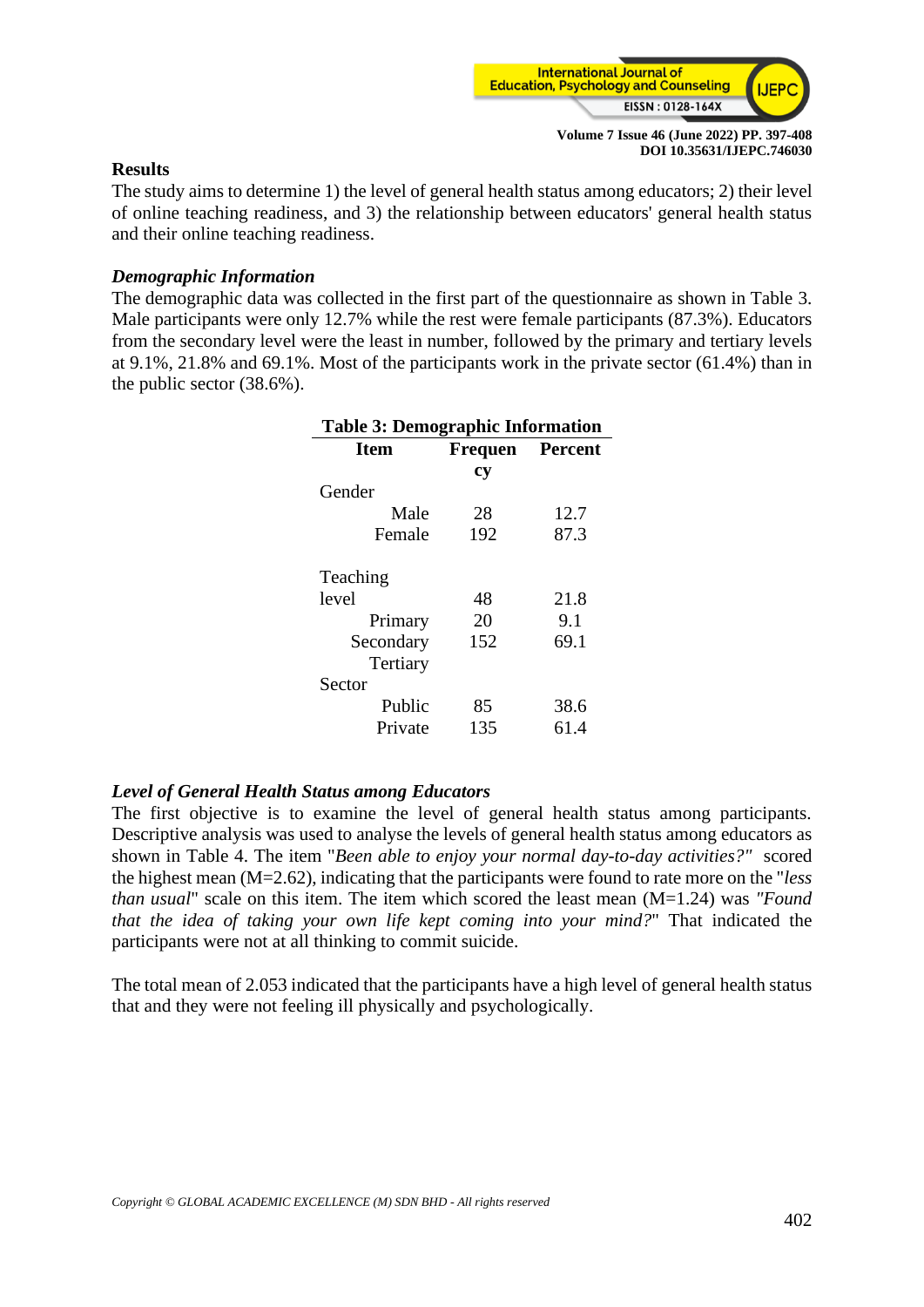

| Table 4. Level of General Health Status                                       |     |             | Std.             |
|-------------------------------------------------------------------------------|-----|-------------|------------------|
|                                                                               | N   | <b>Mean</b> | <b>Deviation</b> |
| Have you been feeling perfectly well and in good<br>health?                   | 220 | 2.35        | .640             |
| Been<br>feeling<br>in<br>need of a<br>good<br>tonic<br>(supplement/vitamins)? | 220 | 2.20        | 1.000            |
| Been feeling run down and out of sorts                                        | 220 | 2.60        | .909             |
| Felt that you are ill?                                                        | 220 | 1.93        | .953             |
| Been getting any pains in your head?                                          | 220 | 2.25        | .997             |
| Been getting a feeling of tightness or pressure in your<br>head?              | 220 | 2.33        | .937             |
| Lost much sleep over worry?                                                   | 220 | 2.16        | .932             |
| Had difficulty in staying asleep once you are off?                            | 220 | 2.11        | .869             |
| Felt constantly under strain?                                                 | 220 | 2.20        | .884             |
| Been getting edgy and bad-tempered?                                           | 220 | 2.18        | .918             |
| Been getting scared or panicky for no good reason?                            | 220 | 1.85        | .944             |
| Found everything getting on top of you?                                       | 220 | 2.40        | .967             |
| Been feeling nervous and strung-up all the time?                              | 220 | 2.00        | .956             |
| Been managing to keep yourself busy and occupied?                             | 220 | 2.20        | .774             |
| Been taking longer over the things you do?                                    | 220 | 2.44        | .871             |
| Felt on the whole you were doing things well?                                 | 220 | 2.29        | .707             |
| Been satisfied with the way you've carried out your<br>task?                  | 220 | 2.56        | .709             |
| Felt that you are playing a useful part in things?                            | 220 | 2.18        | .767             |
| Felt capable of making decisions about things?                                | 220 | 2.16        | .597             |
| enjoy your normal day-to-day<br>Been able<br>to<br>activities?                | 220 | 2.62        | .844             |
| Been thinking of yourself as a worthless person?                              | 220 | 1.71        | .930             |
| Felt that life is entirely hopeless?                                          | 220 | 1.51        | .953             |
| Felt that life isn't worth living?                                            | 220 | 1.33        | .717             |
| Thought of the possibility that you might make away<br>with yourself?         | 220 | 1.47        | .808             |
| Found at times you couldn't do anything because<br>your nerves were too bad?  | 220 | 1.84        | 1.025            |
| Found yourself wishing you were dead and away<br>from it all?                 | 220 | 1.33        | .766             |
| Found that the idea of taking your own life kept<br>coming into your mind?    | 220 | 1.24        | .661             |
| Total                                                                         | 220 | 2.0532      | .53424           |

## **Table 4: Level of General Health Status**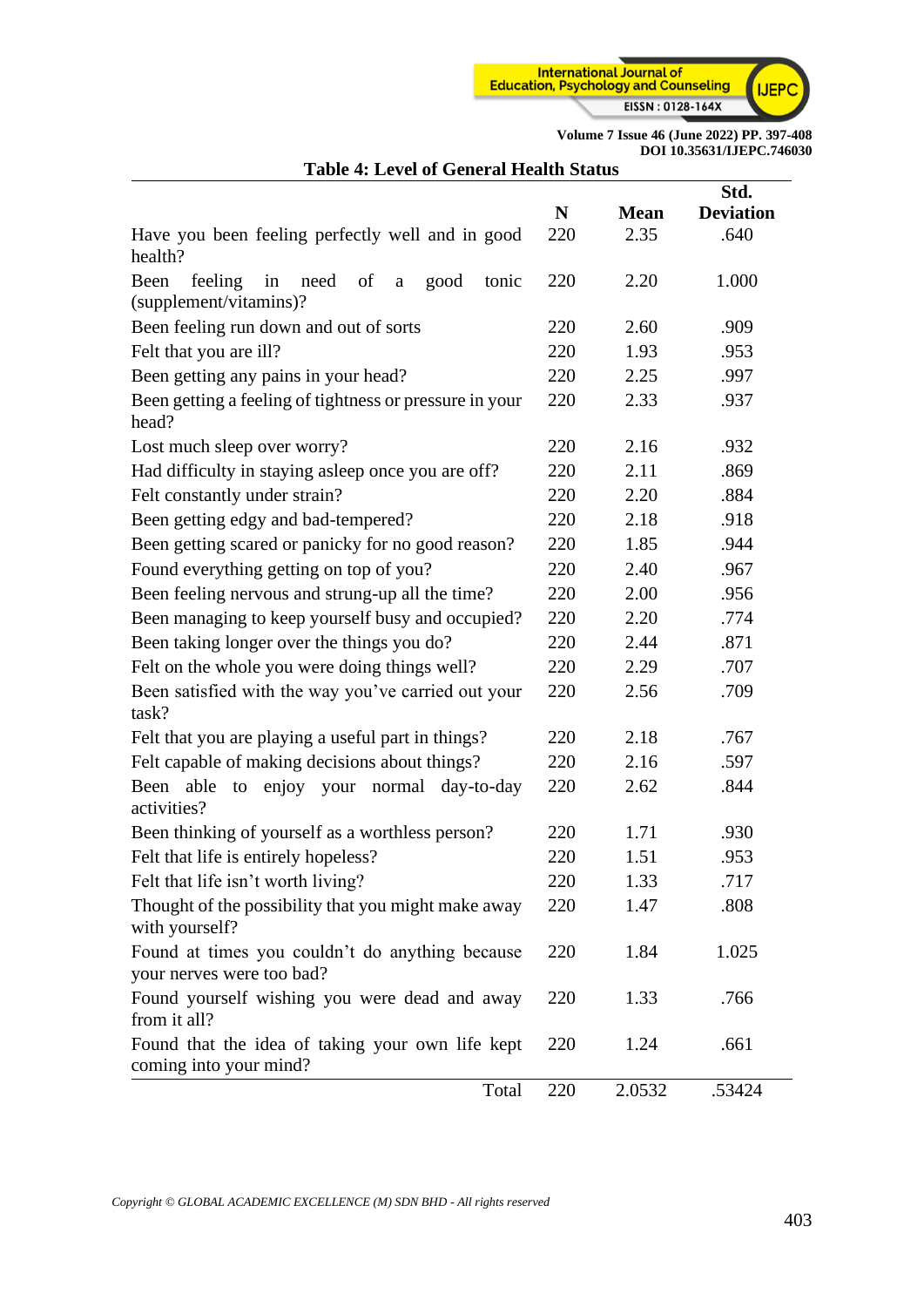

## *Level of Online Teaching Readiness among Educators*

Table 5 shows the items that measure online teaching readiness among educators.

| <b>Table 5: Level of Online Teaching Readiness</b>                              |             |      |                |
|---------------------------------------------------------------------------------|-------------|------|----------------|
|                                                                                 | $\mathbf N$ | Mean | Std. Deviation |
| I can use office applications, such as Open                                     | 220         | 4.31 | .934           |
| Office, Microsoft Word, and Microsoft                                           |             |      |                |
| PowerPoint.                                                                     |             |      |                |
| I can perform file management on my                                             | 220         | 4.35 | 1.015          |
| copying, moving,<br>computers, such as                                          |             |      |                |
| renaming and deleting files or folders.                                         |             |      |                |
| I can send and receive emails and open and                                      | 220         | 4.69 | .761           |
| send email attachments.                                                         |             |      |                |
| I can use an Internet browser, such as Google                                   | 220         | 4.69 | .659           |
| Chrome, Firefox or Safari to search the Web                                     |             |      |                |
| and upload/download files and programmes.                                       |             |      |                |
| I feel comfortable using an LMS (Learning                                       | 220         | 3.84 | 1.111          |
| Management System), such as Moodle and                                          |             |      |                |
| Google Classroom, to build an online course.                                    |             |      |                |
| I feel comfortable using features in the LMS                                    | 220         | 3.75 | 1.015          |
| to facilitate student learning.                                                 |             |      |                |
| I feel comfortable using LMS assessment                                         | 220         | 3.47 | 1.207          |
| tools to evaluate student performance.                                          |             |      |                |
| I feel comfortable using the LMS to record                                      | 220         | 3.42 | 1.173          |
| student grades.                                                                 |             |      |                |
| I am detail oriented.                                                           | 220         | 3.80 | 1.019          |
| I am good at organising teaching materials                                      | 220         | 3.84 | 1.007          |
| I expect online teaching to take more time                                      | 220         | 3.89 | 1.076          |
| than face-to-face instruction, and I am                                         |             |      |                |
| prepared for it.                                                                | 220         |      | .873           |
| am willing to provide timely<br>I<br>and<br>feedback<br>constructive<br>student |             | 3.93 |                |
| <sub>on</sub><br>performance.                                                   |             |      |                |
| I feel comfortable communicating through                                        | 220         | 3.55 | 1.026          |
| writing and can do it easily.                                                   |             |      |                |
| I feel more comfortable communicating                                           | 220         | 4.07 | .893           |
| through speech than through writing.                                            |             |      |                |
| I feel comfortable conveying my personality                                     | 220         | 4.07 | .852           |
| and/or emotions through speaking.                                               |             |      |                |
| I feel comfortable conveying my personality                                     | 220         | 3.33 | 1.082          |
| and/or emotions through writing.                                                |             |      |                |
| feel comfortable writing measurable<br>L                                        | 220         | 3.71 | .910           |
| objectives<br>based on<br>Bloom's<br>learning                                   |             |      |                |
| taxonomy.                                                                       |             |      |                |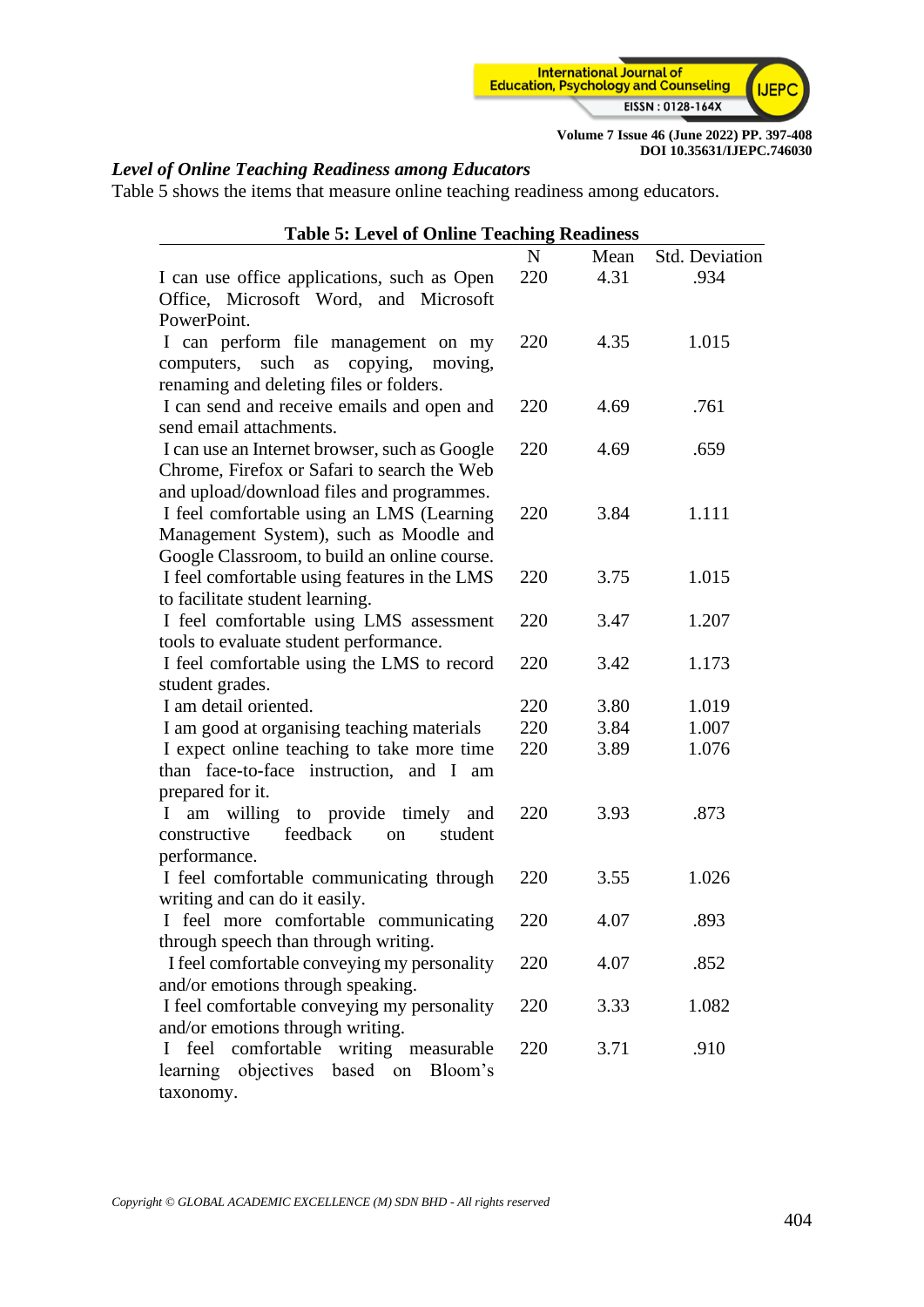

|                                                                                                                                                                                           |     |        | Volume 7 Issue 46 (June 2022) PP. 397-408<br>DOI 10.35631/IJEPC.746030 |  |
|-------------------------------------------------------------------------------------------------------------------------------------------------------------------------------------------|-----|--------|------------------------------------------------------------------------|--|
| I know how to accommodate student needs,<br>feel comfortable designing active learning<br>activities that allow students to interact with<br>their peers, instructors and course content. | 220 | 3.80   | .982                                                                   |  |
| I understand copyright law and fair use<br>guidelines when using copyrighted materials.                                                                                                   | 220 | 3.85   | .944                                                                   |  |
| I understand accessibility policies on student<br>needs.                                                                                                                                  | 220 | 3.91   | .839                                                                   |  |
| I know how to accommodate student needs.                                                                                                                                                  | 220 | 3.93   | .761                                                                   |  |
|                                                                                                                                                                                           | 220 | 3.9134 | .66875                                                                 |  |

The second research question is to determine the level of online teaching readiness among educators. Two items scored the highest mean (M=4.69) *"I can send and receive emails and open and send email attachments,"* and *"I can use an Internet browser, such as Google Chrome, Firefox or Safari to search the Web and upload/download files and programmes",*  that shows that the participants agreed that they are able to do those tasks. However, participants were found not to be comfortable to convey their personality through writing (M=3.33).

The overall mean of 3.90 indicated that the participants have high level of agreement (Putra, 2016) of their readiness to teach online.

### *The Relationship Between General Health Status and Online Teaching Readiness among Educators*

The third objective of the study hypothesised that there is a significant relationship between educators' general health status and online teaching readiness. Pearson Correlation was used to analyse the data as shown in Table 6 below.

| <b>Table 6: Correlations</b>                                |                                         |        |                  |
|-------------------------------------------------------------|-----------------------------------------|--------|------------------|
|                                                             |                                         | Health | <b>Readiness</b> |
| Health                                                      | <b>Pearson Correlation 1</b>            |        | $-.221***$       |
|                                                             | $Sig. (2-tailed)$                       |        | .001             |
|                                                             | N                                       | 220    | 220              |
| Readiness                                                   | Pearson Correlation -.221 <sup>**</sup> |        |                  |
|                                                             | $Sig. (2-tailed)$                       | .001   |                  |
|                                                             | N                                       | 220    | 220              |
| ** Completion is significant at the 0.01 level $(2 \nto 1)$ |                                         |        |                  |

\*\*. Correlation is significant at the 0.01 level (2-tailed).

Results suggest that there is a significant negative weak correlation between the two variable  $(r=0.221, p=.001, p<0.001)$  that suggested that the participants' low level of disturbance in the psychological and physical condition is significantly correlated to their high level of online teaching readiness thus,  $H_0$  is rejected.

#### **Discussion and Conclusion**

There are three objectives of the study which are to determine educators' level of general health status and their online teaching readiness as well as the relationships between the two variables.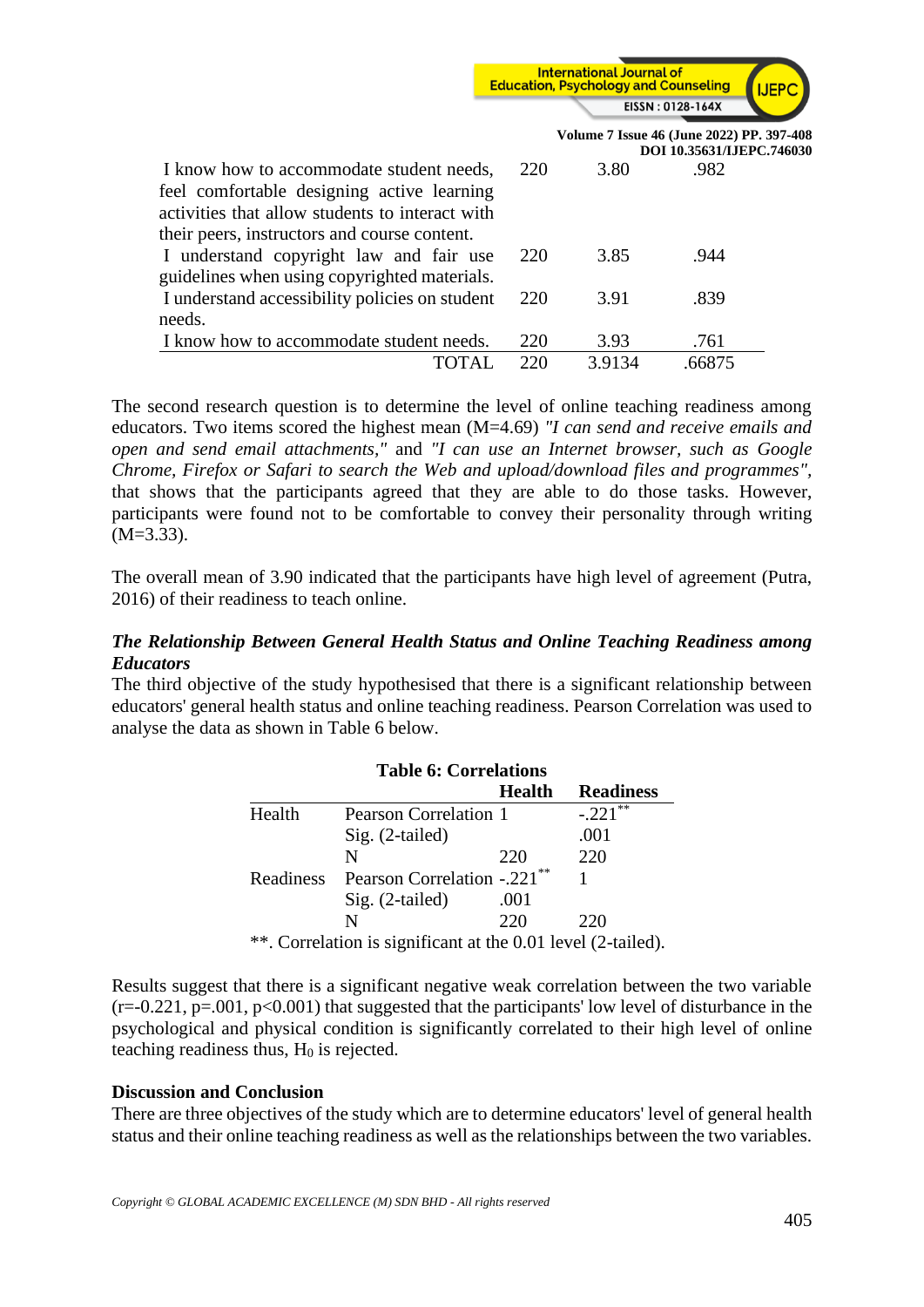

#### *Discussion*

Our results suggested that the participants have high level of good general health status during COVID-19. This notion is incongruent with the finding by Klapproth et al. (2020) that suggested that teachers were found to be stressed at medium to high levels. They also elaborated that more than half of the teachers spent more than four hours per day on remote teaching, with secondary grammar schoolteachers experiencing significantly more stress and working significantly more hours per day than special education teachers. Also, a study done by Ozamiz-Etxebarria et al. (2020) revealed that a high percentage of teachers showed anxiety, depression, and stress symptoms. The incongruency is assumed to be based on the reason that perhaps since the data was collected after more than a year of the pandemic, thus, educators are more adaptive to the situation.

The level of online teaching readiness among participants was found to be high during the pandemic. The results are consistent with the studies that found that teachers represent confidence in teaching online and have high readiness in emergency remote teaching (Alqabbani et al., 2021; Suryanti et al., 2021). Other studies suggested that teachers were found to have technical competencies but insufficient skills in course design, communication, and time management (Paliwal & Singh, 2021). However, Perifanou et al. (2021) suggested that teachers were able to use digital tools to communicate and interact with students but not in terms of giving feedback to formative assessment. Furthermore, more studies reported that the participants struggled with designing assessments, especially summative assessments using digital tools (Cutri et al., 2020; Perifanou et al., 2021; Rapanta et al., 2020).

Moreover, our results suggested that there is a significant negative correlation between educators' health status and their teaching readiness which suggested that the low physical and psychological problems lead to better online teaching readiness. This notion however is contradictory with a study that found anxiety level was moderately correlated with readiness to emergency remote teaching among educators (Alqabbani et al., 2021). Nevertheless, Scherer et al. (2021) stated that gender and cultural orientation played a role in online teaching readiness where those individuals from countries with long term orientation will be more likely to be ready for online teaching.

#### *Conclusions*

The study aims to determine 1) the level of general health status among educators; 2) their level of online teaching readiness; and 3) the relationship between educators' general health status and their online teaching readiness. Two types of questionnaires namely General Health Questionnaire and Online Teaching Readiness Questionnaire were used and 220 educators from primary, secondary, and tertiary levels answered the questionnaire. Descriptive analysis as well as the correlational analysis were employed in the study. Results suggested that the participants have good status of general health, and they are highly ready for online teaching. Correlation analysis recommended that there is a significant correlation between the two variables. Thus, the study suggested that educators in Malaysia do not face any difficulties in terms of teaching online that affect their wellbeing. For future research, it is recommended that that the health status could be more specific to either physical or psychological so that the situation could be understood better. Furthermore, the online teaching readiness items can be grouped and more focused on which area of online teaching are better prepared by educators.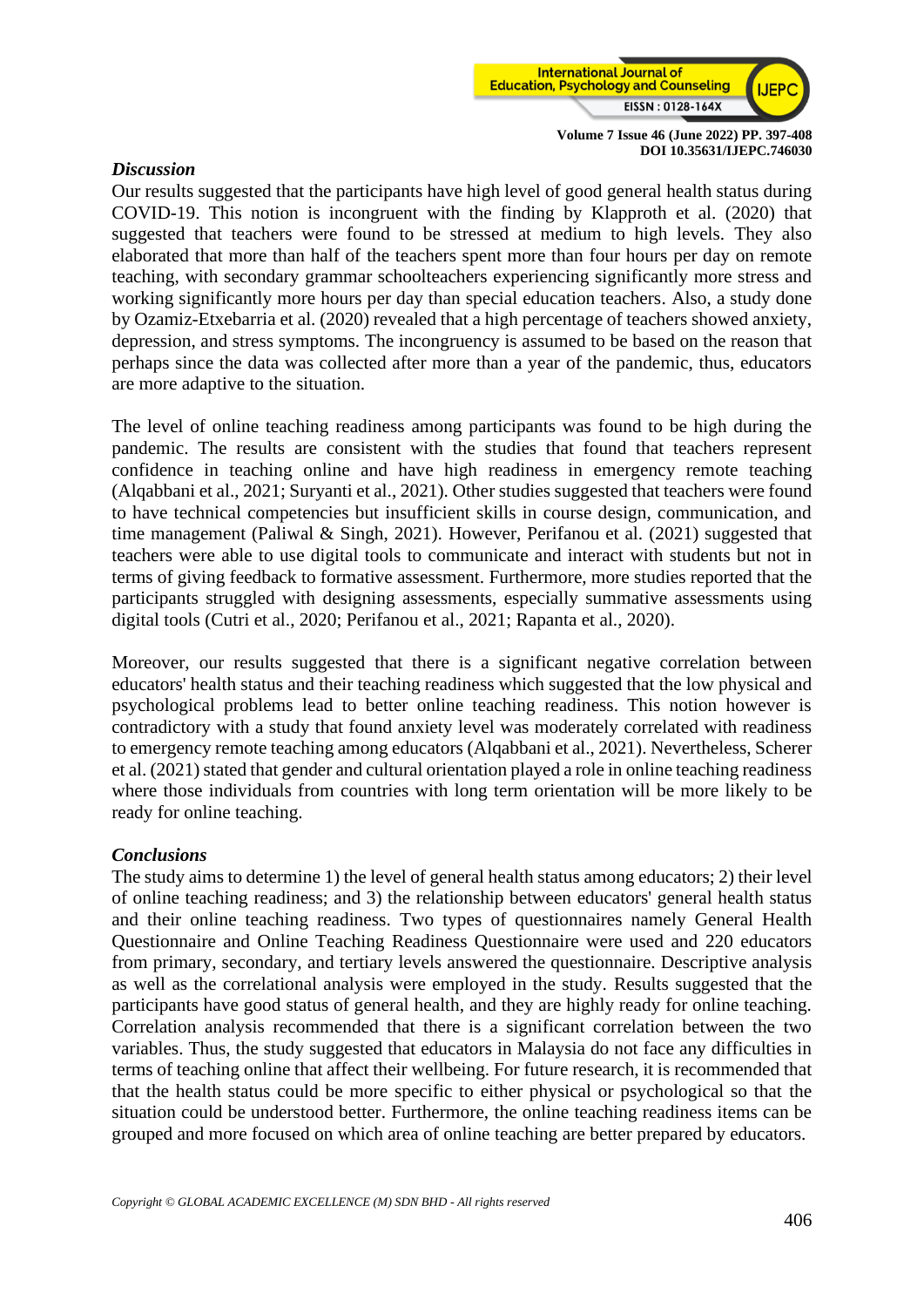

#### **References**

- Alqabbani, S., Almuwais, A., Benajiba, N., & Almoayad, F. (2021). Readiness towards emergency shifting to remote learning during COVID-19 pandemic among university instructors. *E-Learning and Digital Media*, *18*(5), 460–479. https://doi.org/10.1177/2042753020981651
- Aperribai, L., Cortabarria, L., Aguirre, T., Verche, E., & Borges, Á. (2020). Teacher's physical activity and mental health during lockdown due to the COVID-2019 pandemic. *Frontiers in Psychology | Www.Frontiersin.Org*, *11*, 577886. https://doi.org/10.3389/fpsyg.2020.577886
- Cutri, R. M., Mena, J., & Whiting, E. F. (2020). Faculty readiness for online crisis teaching: Transitioning to online teaching during the COVID-19 pandemic. *European Journal of Teacher Education*, *43*(4), 523–541. https://doi.org/10.1080/02619768.2020.1815702
- Doucet, A., Netolicky, D., Timmers, K., & Tuscano, F. J. (2020). *Thinking about pedagogy in an unfolding pandemic: An independent report on approaches to distance learning during COVID-19 school closures* (Issue March).
- Gorey, J. (2021). *Teaching in a Pandemic: How Educators Are Handling the Sudden Shift to Distance Learning*. Earthwatch. https://earthwatch.org/stories/teaching-pandemichow-educators-are-handling-sudden-shift-distance-learning?gclid=CjwKCAiAz-- OBhBIEiwAG1rIOikPyH
	- pAwWJbDwH9V\_VsT8W0af407kkIMKTCrGRjGtxj3A062e3lRoC2fIQAvD\_BwE
- Hosny, S., Ghaly, M., Alsheikh, M. H., Shehata, M. H., Salem, A. H., & Atwa, H. (2021). Developing, validating, and implementing a tool for measuring the readiness of medical teachers for online teaching post-COVID-19: A multicenter study. *Advances in Medical Education and Practice*, *12*, 755–768. https://doi.org/10.2147/AMEP.S317029
- Iskrov, G., Raycheva, R., Alsaywid, B., Lytras, M. D., Abuzenada, M., Lytra, H., Badawoud, H., Abuznadah, W., Alhaider, S. A., Housawi, A., & Apostolaki, A. (2021). Effectiveness and preparedness of institutions' e-learning methods during the COVID-19 pandemic for Residents' Medical Training in Saudi Arabia: A pilot study. *Frontiers in Public Health | Www.Frontiersin.Org*, *1*, 707833. https://doi.org/10.3389/fpubh.2021.707833
- Kamarulzaman, W., & Kamarul Zaman, W. (2022). Teaching staff's general health status during the Covid-19 pandemic. *International Journal of Social Science Research (IJSSR)*, *4*(1), 157–165.
- Klapproth, F., Federkeil, L., Heinschke, F., & Jungmann, T. (2020). Teachers experiences of stress and their coping strategies during COVID - 19 induced distance teaching. *Journal of Pedagogical Research*, *4*(4), 444–452. https://doi.org/10.33902/jpr.2020062805
- Magzumova, R., Bozheyeva, I., Mustafayev, Z., Utepova, D., Turzhanova, D., & Hamzabaev, Z. (2020). Quality of Life of Medical University Teachers. *Systematic Reviews in Pharmacy*, *11*(12), 124–126. https://doi.org/10.1186/1471
- Ozamiz-Etxebarria, N., Santxo, N. B., Mondragon, N. I., & Santamaria, M. D. (2020). The psychological state of teachers during the COVID-19 Crisis: The challenge of returning to face-to-face teaching. *Frontiers in Psychology*, *11*(620718), 1–10. https://doi.org/10.3389/fpsyg.2020.620718
- Paliwal, M., & Singh, A. (2021). Teacher readiness for online teaching-learning during COVID-19 outbreak: A study of Indian institutions of higher education. *Interactive*